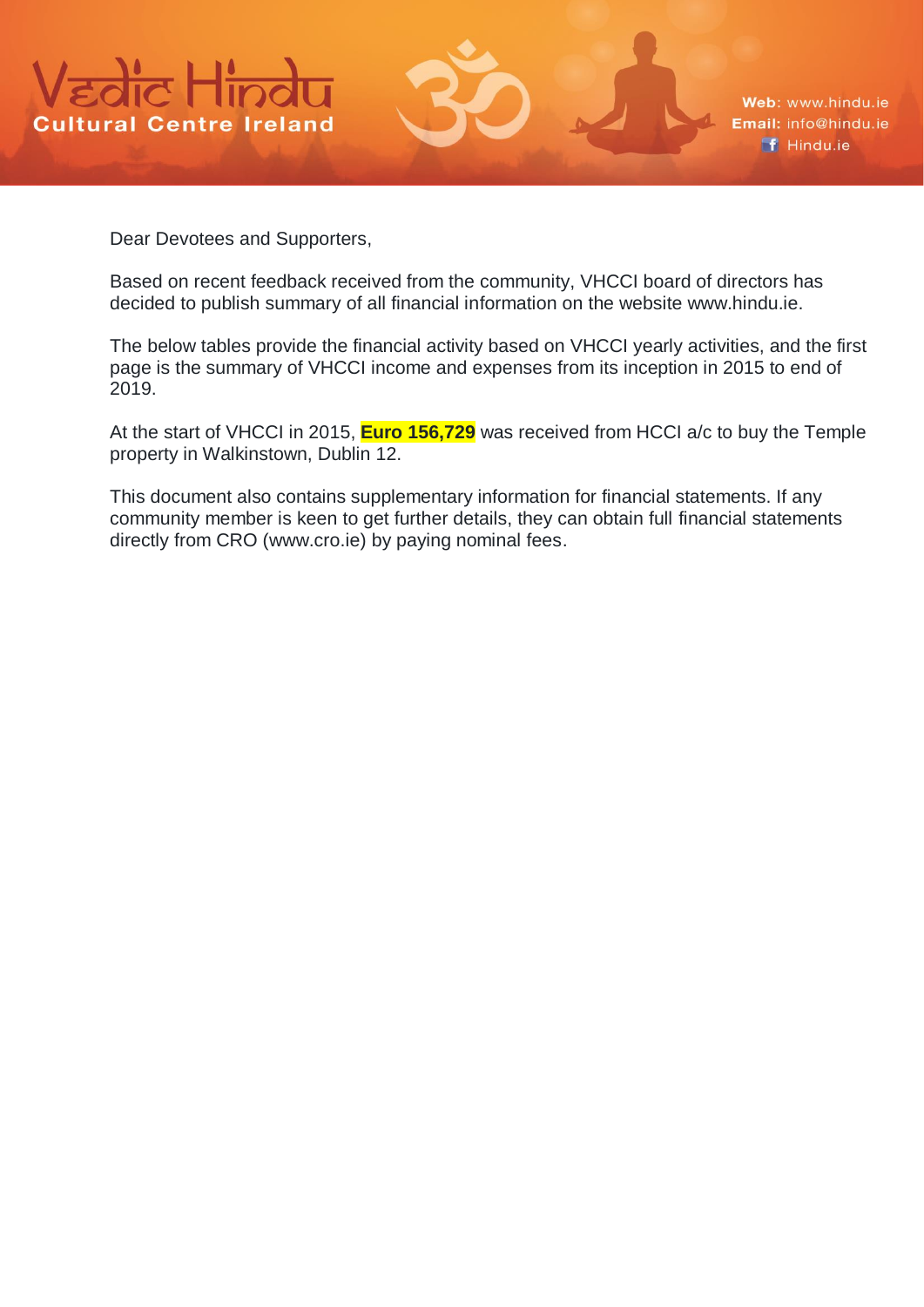#### Summary of VHCCI Income and expenses from 2015 to 2020.

| <b>VHCCI Cash &amp; Bank reconcilation</b>        |                          |                |                |         |         |                  |              |
|---------------------------------------------------|--------------------------|----------------|----------------|---------|---------|------------------|--------------|
|                                                   | 2015                     | 2016           | 2017           | 2018    | 2019    | 2020             | <b>Total</b> |
| Income during the year                            |                          |                |                |         |         |                  |              |
| <b>Monthly Direct Debit</b>                       |                          |                |                |         |         |                  |              |
| Director contribution                             | $\overline{\phantom{a}}$ | $\blacksquare$ | 3,867          | 7,745   | 6,183   | 5,724            | 23,519       |
| Public contribution                               | 25                       | 335            | 10,420         | 7,048   | 5,209   | 5,950            | 28,987       |
| <b>Donation</b>                                   |                          |                |                |         |         |                  |              |
| Director contribution                             | 5,000                    | 6,000          | $\blacksquare$ | 11,055  | 2,105   | 17,665           | 41,825       |
| Public contribution                               | 536                      | 1,531          | 1,725          | 124,537 | 82,122  | 57,658           | 268,109      |
| Income from Hindu events Celebration              | 16,851                   | 18,477         | 15,427         | 24,814  | 38,856  | 3,041            | 117,466      |
| <b>Temple (Daily Aarti/Donation box)</b>          |                          |                |                |         |         | 11,660           | 11,660       |
| <b>Membership fees</b>                            |                          |                |                |         |         | 4,000            | 4,000        |
| Total cash income (A)                             | 22,412                   | 26,343         | 31,439         | 175,199 | 134,475 | 105,698          | 495,566      |
| Loan                                              |                          |                |                |         |         |                  |              |
| Loan from Directors                               |                          |                |                |         | 15,065  |                  | 15,065       |
| Loan from AIB Bank                                | 164,500                  |                |                |         |         |                  | 164,500      |
| Total Loan received during the year (B)           | 164,500                  | ä,             | $\Box$         | $\Box$  | 15,065  |                  | 179,565      |
|                                                   |                          |                |                |         |         |                  |              |
| <b>Expenses</b>                                   |                          |                |                |         |         |                  |              |
| Events (Hall rent for events)                     | 1,528                    | 550            | 400            | 2,878   | 5,156   | 2,062            | 12,574       |
| Insurance                                         | 1,055                    | 1,101          | 1,205          | 1,506   | 1,547   | 1,194            | 7,608        |
| Light / heat                                      | 610                      | 968            | 503            | 1,409   | 1,606   | 1,657            | 6,755        |
| General expenses                                  |                          | 438            | 589            | 915     |         |                  | 1,942        |
| Printing & Stationary                             |                          | 251            |                |         |         |                  | 251          |
| <b>Bank Charges</b>                               | 97                       | 147            | 262            | 598     | 1,028   | 483              | 2,615        |
| Legal & Professional fees                         | 1,531                    | 3,673          | 1,250          |         | 2,913   | 350              | 9,717        |
| VAT on Property                                   |                          | 7,931          |                |         |         |                  | 7,931        |
| Architects fees                                   |                          | 1,579          |                |         |         |                  | 1,579        |
|                                                   |                          |                |                |         | 786     | 4,010            |              |
| Security and Communication<br>Pooja Stuff         |                          |                |                | 1,917   |         | 1,676            | 6,713        |
|                                                   |                          |                |                |         |         |                  |              |
| Total cash expenses (C)                           | 4,821                    | 16,638         | 4,209          | 9,223   | 13,036  | 11,433           | 59,359       |
|                                                   |                          |                |                |         |         |                  |              |
| Bank Loan re-paid during the year (D)             | 12026                    | 20616          | 20616          | 20616   | 20616   | 20,616           |              |
| Loan from Director converetd to Donation          |                          |                |                |         |         |                  |              |
| Loan re-paid during the year (D)                  | 12,026                   | 20,616         | 20,616         | 20,616  | 20,616  | 15,065<br>35,681 | 130,171      |
|                                                   |                          |                |                |         |         |                  |              |
| <b>Property Purchase cost</b>                     |                          |                |                |         |         |                  |              |
| 30% Paid by VHCCI fund                            | 70,500                   |                |                |         |         |                  | 70,500       |
| 70% paid through Bank loan                        | 164,500                  |                |                |         |         |                  | 164,500      |
| Stamp Duty on property                            | 6,400                    |                |                |         |         |                  | 6,400        |
| Valuation & agent fees                            | 7,131                    |                |                |         |         |                  | 7,131        |
| <b>Total Property Purchase cost (E)</b>           | 248,531                  | $\blacksquare$ |                |         |         |                  | 248,531      |
| Addition during the year                          |                          |                |                |         |         |                  |              |
| <b>Building Contractor</b>                        |                          |                |                | 69,519  | 66,522  | 34,813           | 170,854      |
| <b>Fire Contractor</b>                            |                          |                |                |         | 38,732  | 754              | 39,486       |
| <b>Electrical work Contractor</b>                 |                          |                |                |         | 17,845  |                  | 17,845       |
| Architects fees                                   |                          |                | 5,337          | 10,481  | 4,256   | 4,402            | 24,476       |
| Mechanical and Electrical consultants             |                          |                |                | 7,380   | 4,059   | 246              | 11,685       |
| <b>Structural Engineer</b>                        |                          |                | 431            |         | 3,936   |                  | 4,367        |
| <b>Fire Consultants</b>                           |                          |                |                | 5,197   |         |                  | 5,197        |
| Shrine area Bi-fold door & Fire Curtain           |                          |                |                |         | 18,664  | 4,694            | 23,358       |
| Shrine area Stone Contractor                      |                          |                |                |         | 10,555  | 800              | 11,355       |
| Shrine area Carpenter & Other stuff               |                          |                |                |         | 9,691   | 3,928            | 13,619       |
| Temple stuff                                      |                          |                |                |         | 2,295   | 4,412            | 6,707        |
| <b>CCTV Camera</b>                                |                          |                |                |         | 3,456   |                  | 3,456        |
| Shrine Area tiles                                 |                          |                |                |         | 1,988   |                  | 1,988        |
| <b>Shrine Area Glass</b>                          |                          |                |                |         | 3,691   |                  | 3,691        |
| Shrine area Carpet                                |                          |                |                |         |         | 7,109            | 7,109        |
|                                                   |                          |                |                |         |         |                  |              |
| <b>Total Property construction cost (F)</b>       |                          |                | 5,768          | 92,577  | 185,690 | 61,158           | 345,192      |
|                                                   |                          |                |                |         |         |                  |              |
| Net Surplus at the end of year (G=A+B-C-D-E-F)    | 78,466                   | $-10,911$      | 847            | 52,783  | 69,802  | 2,574            |              |
|                                                   |                          |                |                |         |         |                  |              |
| Opening bank balance at the start of the year (H) |                          | 78,263         | 67,352         | 68,199  | 120,982 | 51,180           |              |
| (Transferred from HCCI)                           | 156,729                  |                |                |         |         |                  |              |
|                                                   |                          |                |                |         |         |                  |              |
|                                                   | 78,263                   | 67,352         | 68,199         | 120,982 | 51,180  | 48,607           | 48,607       |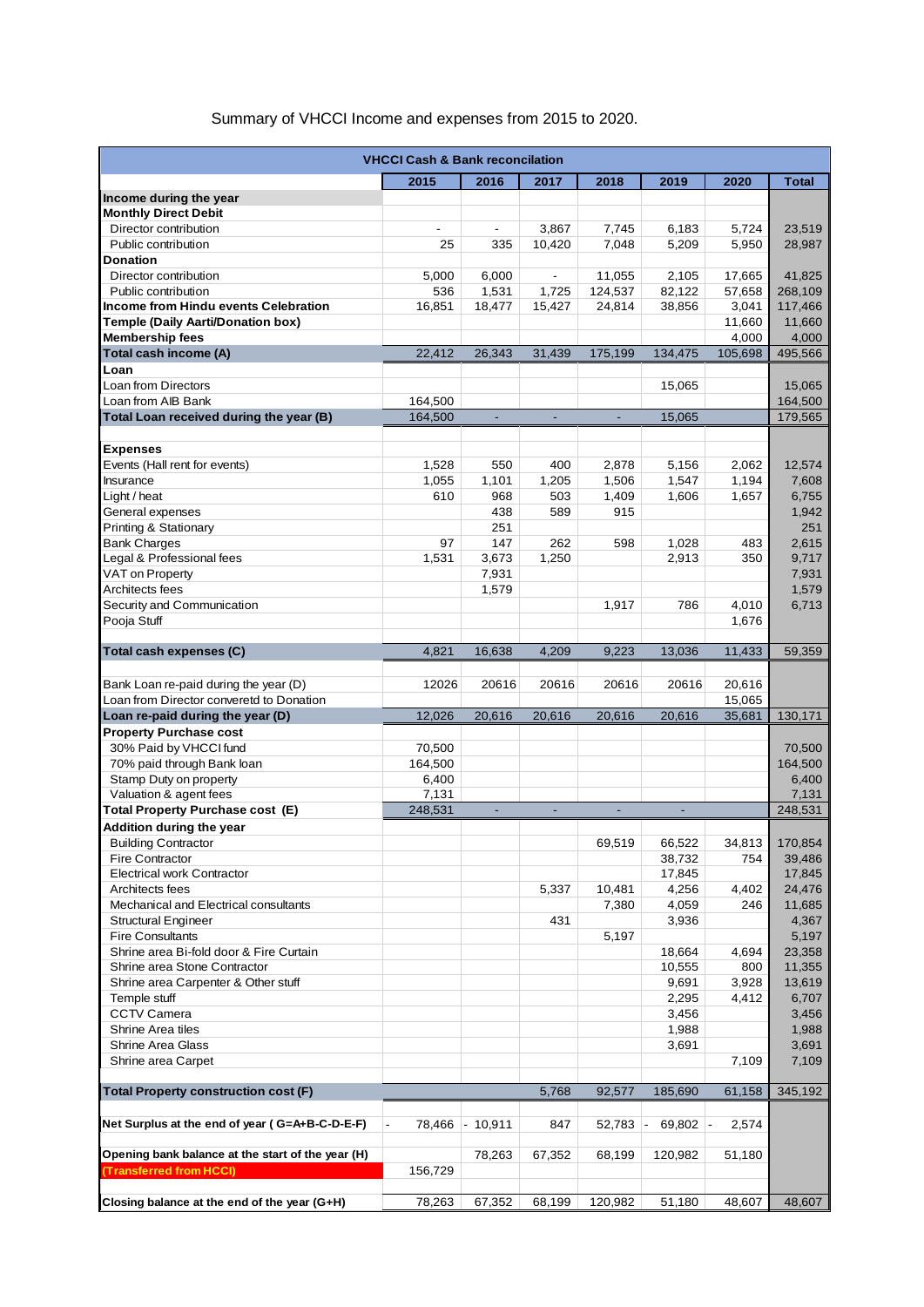(Summary extract from Financial statements FOR the PERIOD ENDED 31 DECEMBER 2015)

| <b>VHCCI Income &amp; expenses statement</b><br>for Jan 2015 to Dec 2015 |         |  |
|--------------------------------------------------------------------------|---------|--|
| <b>Cash Basis</b>                                                        |         |  |
|                                                                          |         |  |
| <b>Bank Balance as at 1st Jan 2015</b>                                   |         |  |
| (Transferred from HCCI)                                                  | 156,729 |  |
|                                                                          |         |  |
| Income during the year                                                   |         |  |
| <b>Monthly Direct Debit</b><br>Director contribution                     |         |  |
| Public contribution                                                      | 25      |  |
| Donation                                                                 |         |  |
| Director contribution                                                    | 5,000   |  |
| Public contribution                                                      | 536     |  |
| Net income from events                                                   | 16,851  |  |
| <b>Sub Total</b>                                                         | 22,412  |  |
|                                                                          |         |  |
| <b>Expenditure during the year</b>                                       |         |  |
| Rent (Hall for events)                                                   | 1,528   |  |
| Insurance                                                                | 1,055   |  |
| Light / heat                                                             | 610     |  |
| Legal & Professional fees                                                | 1,531   |  |
| <b>Bank Charges</b>                                                      | 97      |  |
|                                                                          |         |  |
|                                                                          |         |  |
|                                                                          |         |  |
| <b>Sub Total</b>                                                         | 4,821   |  |
|                                                                          |         |  |
| Net surplus during the year                                              | 17,591  |  |
|                                                                          |         |  |
| Add:                                                                     |         |  |
| Bank Loan received 10 year term)                                         | 164,500 |  |
|                                                                          |         |  |
|                                                                          |         |  |
|                                                                          |         |  |
| <b>Less:</b>                                                             |         |  |
| Bank Loan repaid during the year                                         | 12,026  |  |
|                                                                          |         |  |
| <b>Property Purchase cost</b>                                            |         |  |
| 30% Paid by VHCCI                                                        | 70,500  |  |
| 70% paid through Bank loan                                               | 164,500 |  |
|                                                                          |         |  |
| Stamp Duty on property                                                   | 6,400   |  |
| Valuation & agent fees                                                   | 7,131   |  |
|                                                                          |         |  |
| <b>Total Property (2d Sunbury real Estate) Price</b>                     | 248,531 |  |
|                                                                          |         |  |
| Net Bank Balance at 31.12.2015                                           | 78,263  |  |

Note: At the start of VHCCI in 2015, **Euro 156,729** was received from HCCI a/c.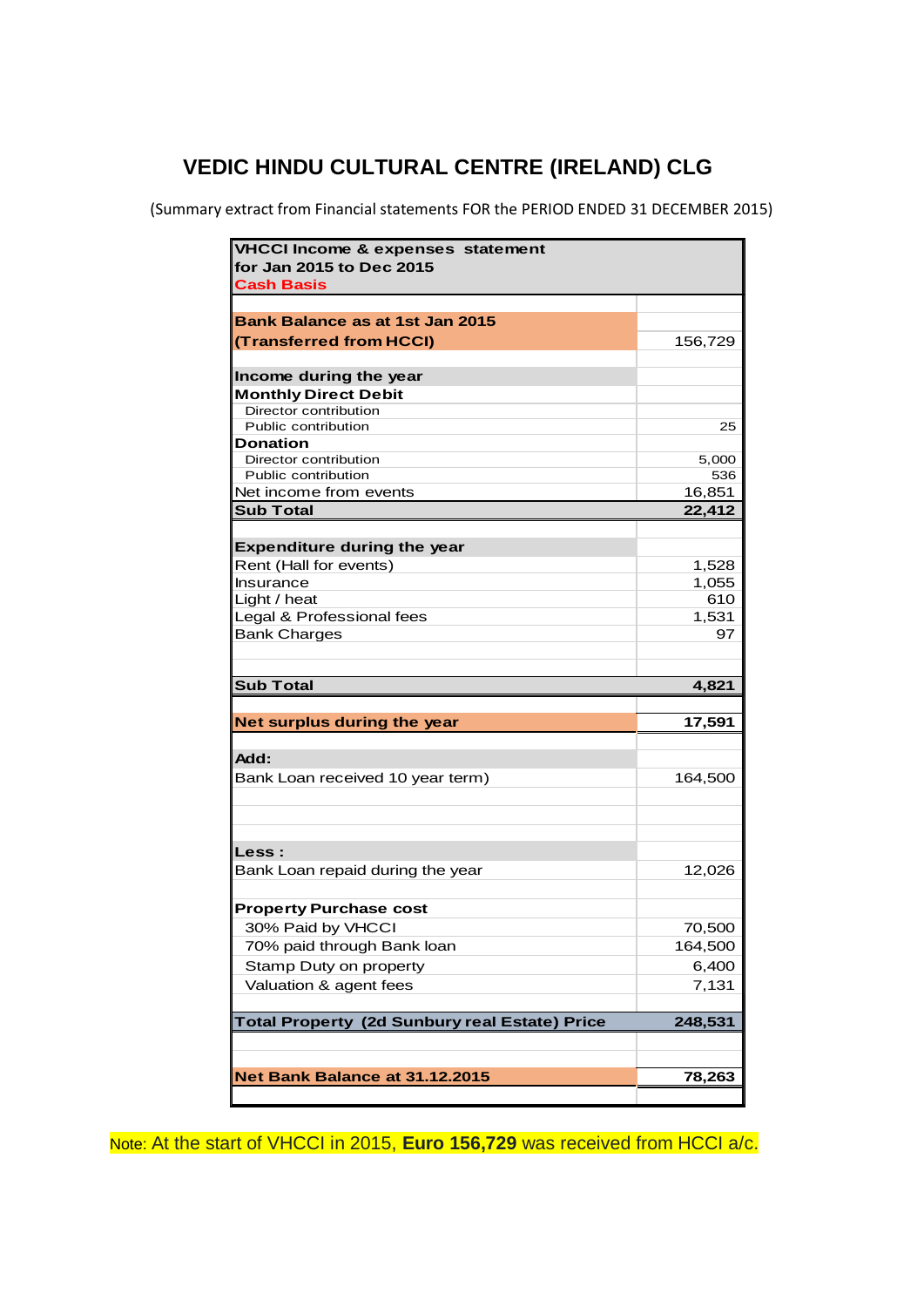(Summary extract from Financial statements FOR the PERIOD ENDED 31 DECEMBER 2016)

| <b>VHCCI Income &amp; expenses statement</b> |                |  |
|----------------------------------------------|----------------|--|
| for Jan 2016 to Dec 2016                     |                |  |
| <b>Cash Basis</b>                            |                |  |
|                                              |                |  |
| <b>Bank Balance as at 1st Jan 2016</b>       | 78,263         |  |
|                                              |                |  |
|                                              |                |  |
| Income during the year                       |                |  |
| <b>Monthly Direct Debit</b>                  |                |  |
| Director contribution                        |                |  |
| Public contribution                          | 335            |  |
| <b>Donation</b>                              |                |  |
| Director contribution<br>Public contribution | 6,000<br>1,531 |  |
| Net income from events                       |                |  |
|                                              | 18,477         |  |
| <b>Sub Total</b>                             | 26,343         |  |
|                                              |                |  |
| <b>Expenditure during the year</b>           |                |  |
| Rent (Hall for events)                       | 550            |  |
| Insurance                                    | 1,101          |  |
| Light / heat                                 | 968            |  |
| General expenses                             | 438            |  |
| <b>Printing &amp; Stationary</b>             | 251            |  |
| <b>Bank Charges</b>                          | 147            |  |
| <b>Professional fees</b>                     | 3,673          |  |
| VAT on Property                              | 7,931          |  |
| Architects fees                              | 1,579          |  |
|                                              |                |  |
| <b>Sub Total</b>                             | 16,638         |  |
|                                              |                |  |
| Net surplus during the year                  | 9,705          |  |
|                                              |                |  |
| Add:                                         |                |  |
|                                              |                |  |
| Less :                                       |                |  |
| Bank Loan repaid during the year             | 20,616         |  |
|                                              |                |  |
|                                              |                |  |
| Property addition during the year            |                |  |
|                                              |                |  |
|                                              |                |  |
| Net Bank Balance at 31.12.2016               | 67,352         |  |
|                                              |                |  |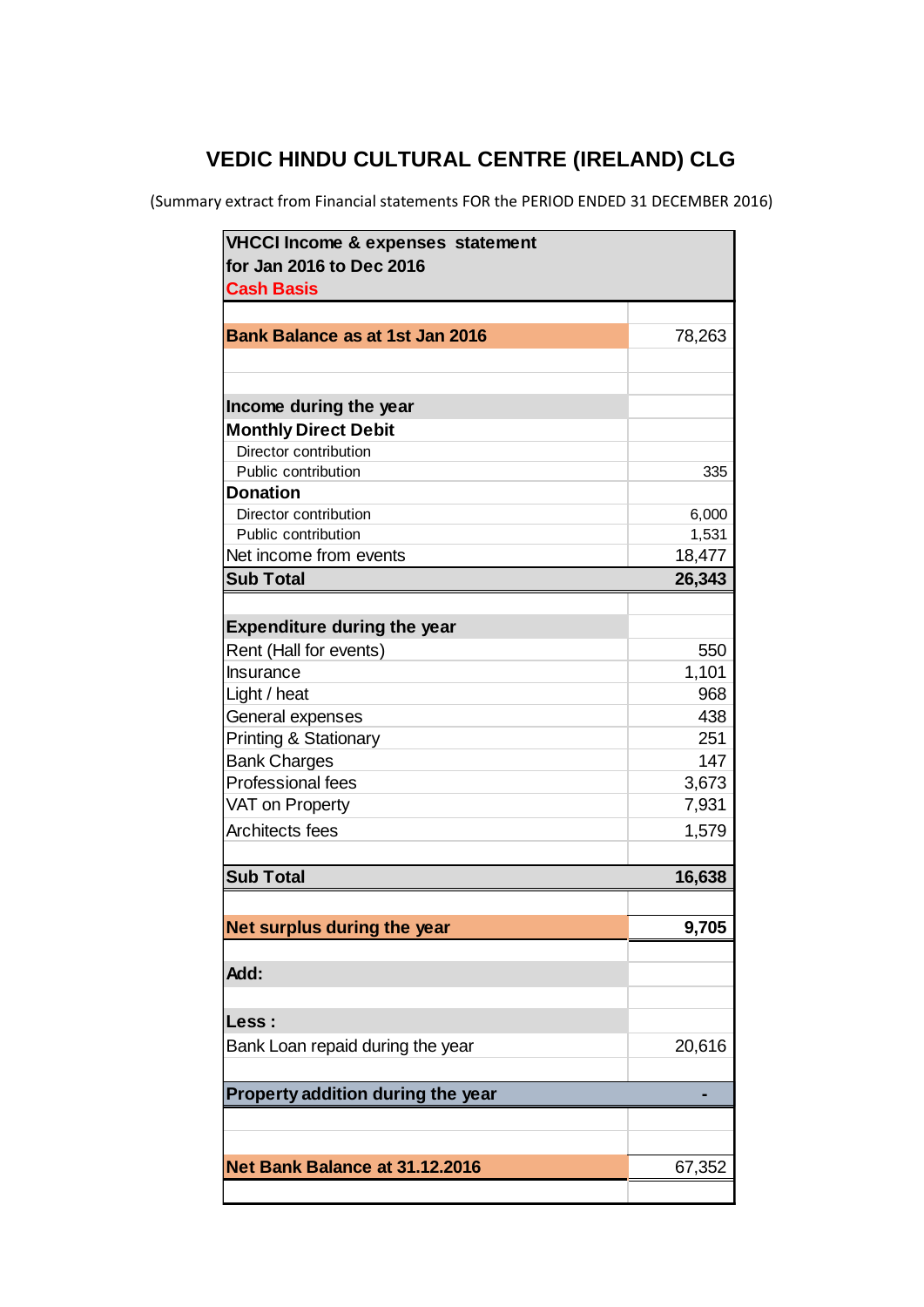(Summary extract from Financial statements FOR the PERIOD ENDED 31 DECEMBER 2017)

| VHCCI Income & expenses statement<br>for Jan 2017 to Dec 2017 |        |
|---------------------------------------------------------------|--------|
| <b>Cash Basis</b>                                             |        |
|                                                               |        |
| <b>Bank Balance as at 1st Jan 2017</b>                        | 67,352 |
|                                                               |        |
|                                                               |        |
| Income during the year                                        |        |
| <b>Monthly Direct Debit</b>                                   |        |
| Director contribution                                         | 3,867  |
| <b>Public Contribution</b>                                    | 10,420 |
| <b>Donation - Regular</b>                                     |        |
| Director contribution                                         |        |
| <b>Public Contribution</b>                                    | 1,725  |
| Net income from events                                        | 15,427 |
| <b>Sub Total</b>                                              | 31,439 |
|                                                               |        |
| <b>Expenditure during the year</b>                            |        |
|                                                               |        |
| Rent (Hall for events)                                        | 400    |
| Light & heat                                                  | 503    |
| Professional fees                                             | 1,250  |
| Insurance                                                     | 1,205  |
| Community exp                                                 | 400    |
| General expenses                                              | 189    |
| <b>Bank Charges</b>                                           | 262    |
|                                                               |        |
| <b>Sub Total</b>                                              | 4,209  |
|                                                               |        |
| Net surplus during the year                                   | 27,230 |
|                                                               |        |
| Add:                                                          |        |
|                                                               |        |
|                                                               |        |
| Less :                                                        |        |
| Bank Loan repaid during the year                              | 20,616 |
|                                                               |        |
| <b>Addition to Temple Buidling cost</b>                       |        |
| Architects fees                                               | 5,337  |
| <b>Structural Engineer</b>                                    | 431    |
|                                                               |        |
|                                                               | 5,768  |
| Property addition during the year                             |        |
|                                                               |        |
|                                                               |        |
| Net Bank Balance at 31.12.2017                                | 68,199 |
|                                                               |        |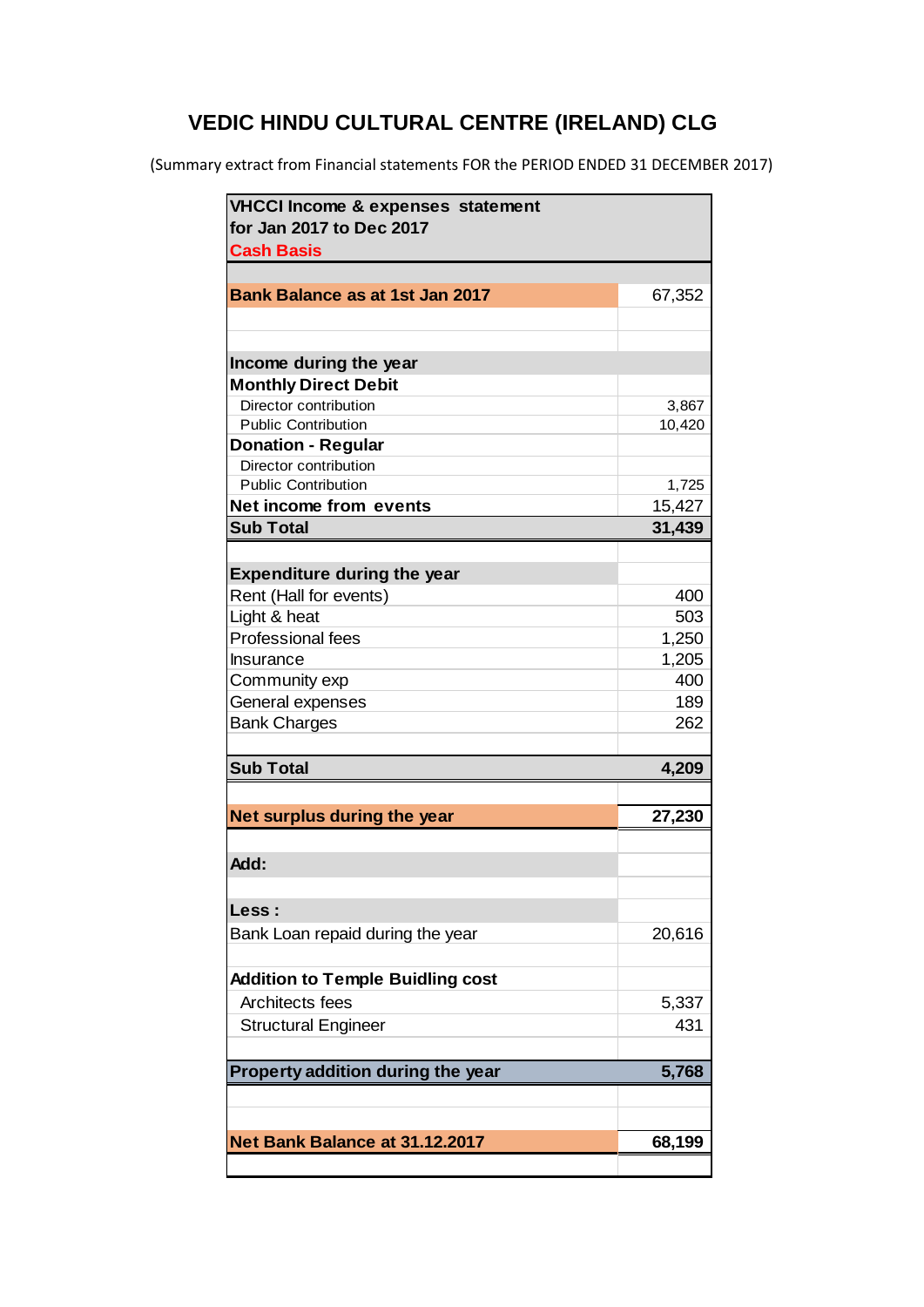(Summary extract from Financial statements FOR the PERIOD ENDED 31 DECEMBER 2018)

| for Jan 2018 to Dec 2018                             |         |
|------------------------------------------------------|---------|
| <b>Cash Basis</b>                                    |         |
|                                                      |         |
| <b>Bank Balance as at 1st Jan 2018</b>               | 68,199  |
|                                                      |         |
|                                                      |         |
| Income during the year                               |         |
| <b>Monthly Direct Debit</b>                          |         |
| Director contribution                                | 7,745   |
| <b>Public Contribution</b>                           | 7,048   |
| <b>Donation - Regular</b>                            |         |
| Director contribution                                | 11,055  |
| <b>Public Contribution</b><br>Net income from events | 124,537 |
| <b>Sub Total</b>                                     | 24,814  |
|                                                      | 175,199 |
|                                                      |         |
| <b>Expenditure during the year</b>                   |         |
| Rent (Hall for events)                               | 2,878   |
| Light & heat                                         | 1,409   |
| <b>Bank Charges</b>                                  | 598     |
| <b>Security Alarm</b><br>Insurance                   | 1,917   |
|                                                      | 1,506   |
| General expenses                                     | 915     |
| <b>Sub Total</b>                                     |         |
|                                                      | 9,223   |
|                                                      |         |
| Net surplus during the year                          | 165,976 |
|                                                      |         |
| Add:                                                 |         |
|                                                      |         |
| Less :                                               |         |
|                                                      |         |
| Bank Loan repaid during the year                     | 20,616  |
|                                                      |         |
| <b>Addition to Temple Buidling cost</b>              |         |
| <b>Building Contractor</b>                           | 69,519  |
| Architects fees                                      | 10,481  |
| <b>Fire Consultants</b>                              | 5,197   |
| Mechanical and Electrical consultants                | 7,380   |
|                                                      |         |
| Property addition during the year                    | 92,577  |
|                                                      |         |
| Net Bank Balance at 31.12.2018                       | 120,982 |